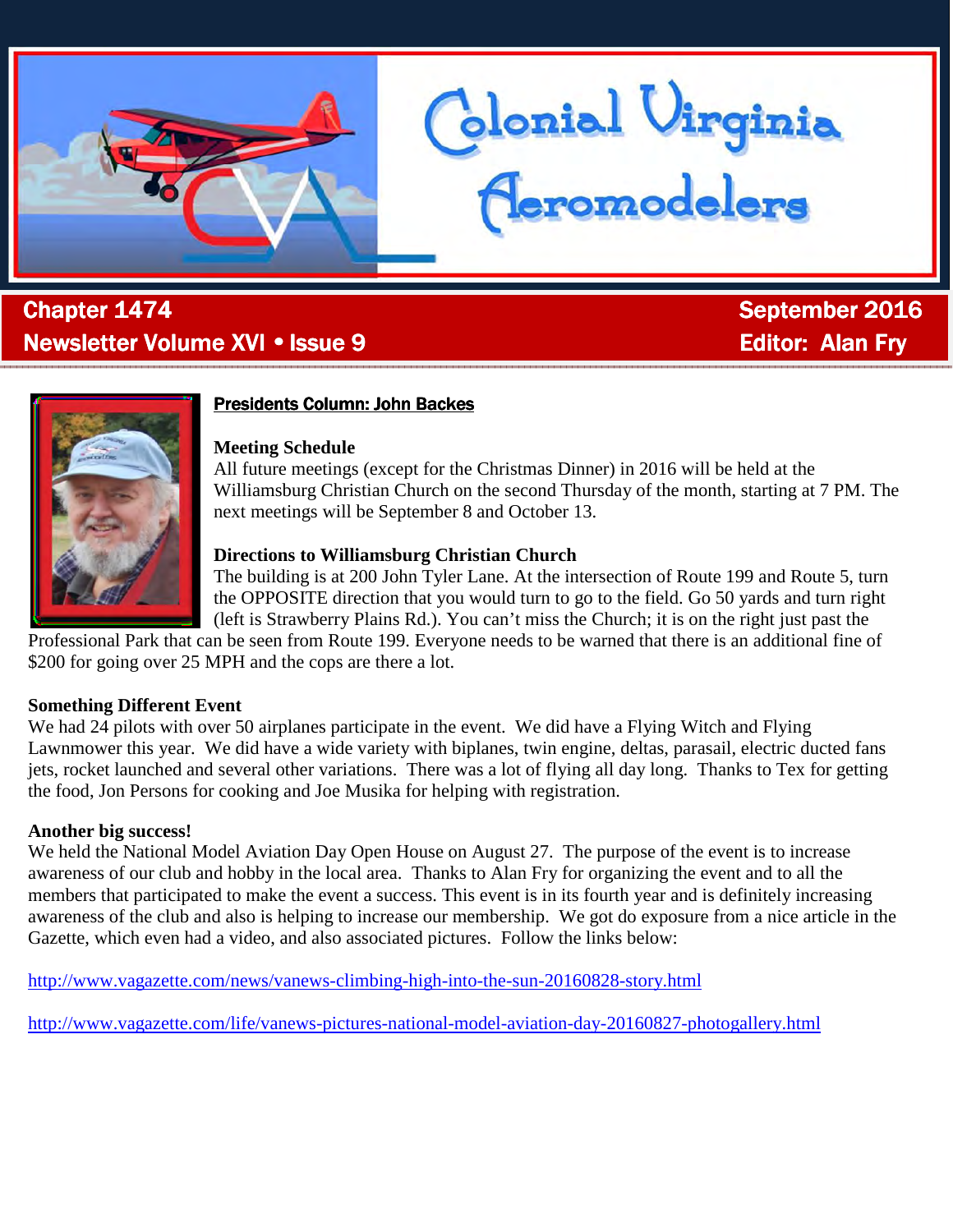#### **Elections**

The elections will be held during the September meeting. All current officers but secretary have agreed to continue if elected. Nominations from the floor will be accepted prior to the election.

### **Budget**

The budget must be submitted for approval at the October meeting. If you have any suggestions for changes in the budget please contact an officer after the election.

### **Christmas Dinner**

It is time to start thinking about where we want to go. If you have any ideas, please do the preliminary research. We probably need to make a decision at the October meeting.

### **Cub Fly**

The Cub Fly this September 24 will be our 24th annual event. Get your planes ready!

### **Show and Tell**

We are going to have a short show and tell at the end of each meeting. This only works if people take the time to prepare and bring something to the meeting.

# **Contact Me**

Phone: 757-876-1241 Email: jb753@cox.net Address: 8630 Diascund Road, Lanexa, Va. 23089



# Secretary's Report: Gary Clifford

CVA Meeting Minutes 8/11/16

The August 11th, 2016 meeting, held at the Williamsburg Christian church, was called to order by the President at 7:00pm with 15 members and one guest present. The President announced the minutes of the July meeting that were published in the corresponding newsletter. After a correction to the date for WOW XI from 10/27/16 to 10/22/16 was noted, a motion was made to approve the minutes as published. The motion was seconded, a vote taken

and approved unanimously.

### **Treasurer's Report:**

The treasurer reported income from three new members.

### **Site Improvements:**

Tom reported that the grass continues to grow fast enough to still need mowing every three days to keep the runway flyable. Ed Zwerski has been weed whacking along fence lines and around assembly tables. Both tractors have had their oil and filters changed.

Jon has rebuilt the gas bar-b-que grill and removed the charcoal that was incorrectly placed inside.

### **Activities:**

Joe spoke about the success of our recent Something Different event that had 24 pilots flying 50 different aircraft including a witch, a lawn mower and an unusual formation that consisted of three individual aircraft connected together. He also talked about some upcoming area activities including NNPRC and Tidewater RC hosting their NMAD events.

Alan ran through some considerations for CVA's NMAD celebration on August  $27<sup>th</sup>$ . He also discussed the day's action packed schedule and provisions for spectators.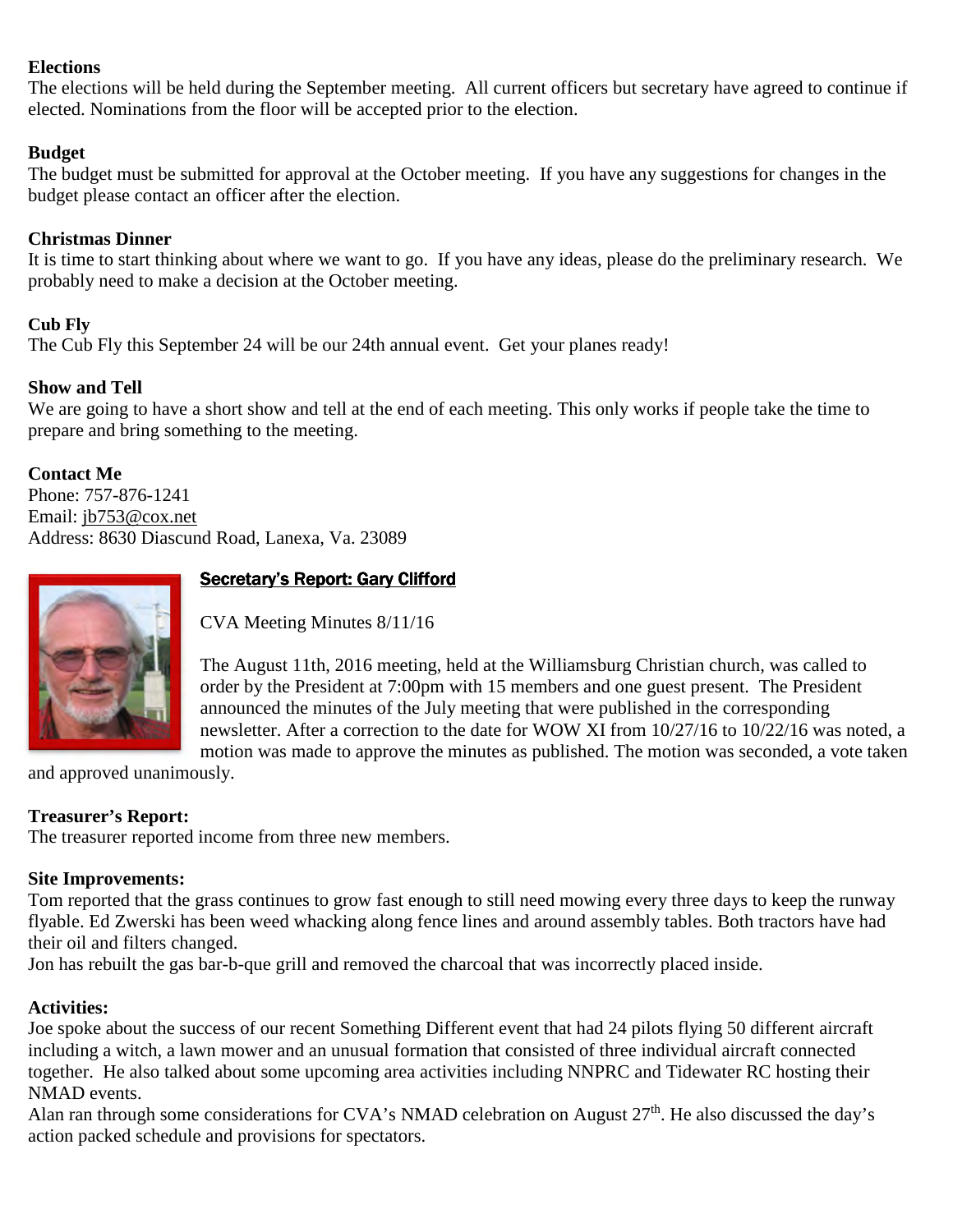#### **Safety**

Bill Talbot explained how his transmitter accidentally got turned around on the neck strap causing the control sticks to be on opposite sides. Applying full up elevator for taxi generated an unexpected full throttle response from the plane which immediately moved forward, took off and promptly returned to earth out of control. Lesson learned!

### **Training:**

Nothing to report.

# **Club Promotion:**

The new road sign still needs to have the posts painted to make it more visible to Route 5 traffic.

# **Old Business:**

Gary presented \$185 to the club treasurer that was generated from the sale of items from the late John Russell estate, and thanked everyone that contributed.

### **New Business:**

Tex once again volunteered to act as the Nominating Committee in advance of next month's elections.

# **Show & Tell:**

Alan displayed an attractively painted Yak he constructed from model airplane foam using fiberglass drywall tape and Foam Tac glue for the control surface hinges and leading edge covering. John displayed the triple delta formation aircraft he designed, built and flew at our recent Something Different event.

There being no further club business the meeting was adjourned at 8:21pm.



# Activities: Joe Musika

Well August is over and the weather was hot!!!!! In spite of the weather we had two very successful events. The first was "Something Different". In terms of the weather it was not different but Hot, Hot, Hot. But 25 flyers were there plus a nice crowd. No one was disappointed about lots of great flying!!! Both a lawn mower and witch were seen flying across the sky. John Backus took 3 planes that he attached in a triangular position and flew them. It was quite a spectacle! August 27 was our National Aviation meet. It too was a huge success despite the heat!!! You could barely find a parking spot. Director Alan Fry deserves lots of credit and thanks for a great job.



# Training: Alan Fry

### **Website of the Month:**

I got an email from someone named Laurie and she said that she has been tutoring a student this summer named Jason. While working on an aircraft research project, Jason discovered the CVA Links page on our website. Laurie stated that Jason found the CVA Links page to be a good resource of information for his research project. Jason was kind enough to share a link that he found during his research that is not on our CVA Links page. It's a quadcopter buying guide with lots of information on quadcopters. Thanks Jason! Here is the link:

http://www.bestbuy.com/site/buying-guides/drones-buying-guide/pcmcat381100050003.c?id=pcmcat381100050003

**Do you have a favorite website? If so, let me know and I will put it in the newsletter. Favorite online store, how to build, how to fly, etc- send me the link! My email address:** AlanWFEmail-CVA@yahoo.com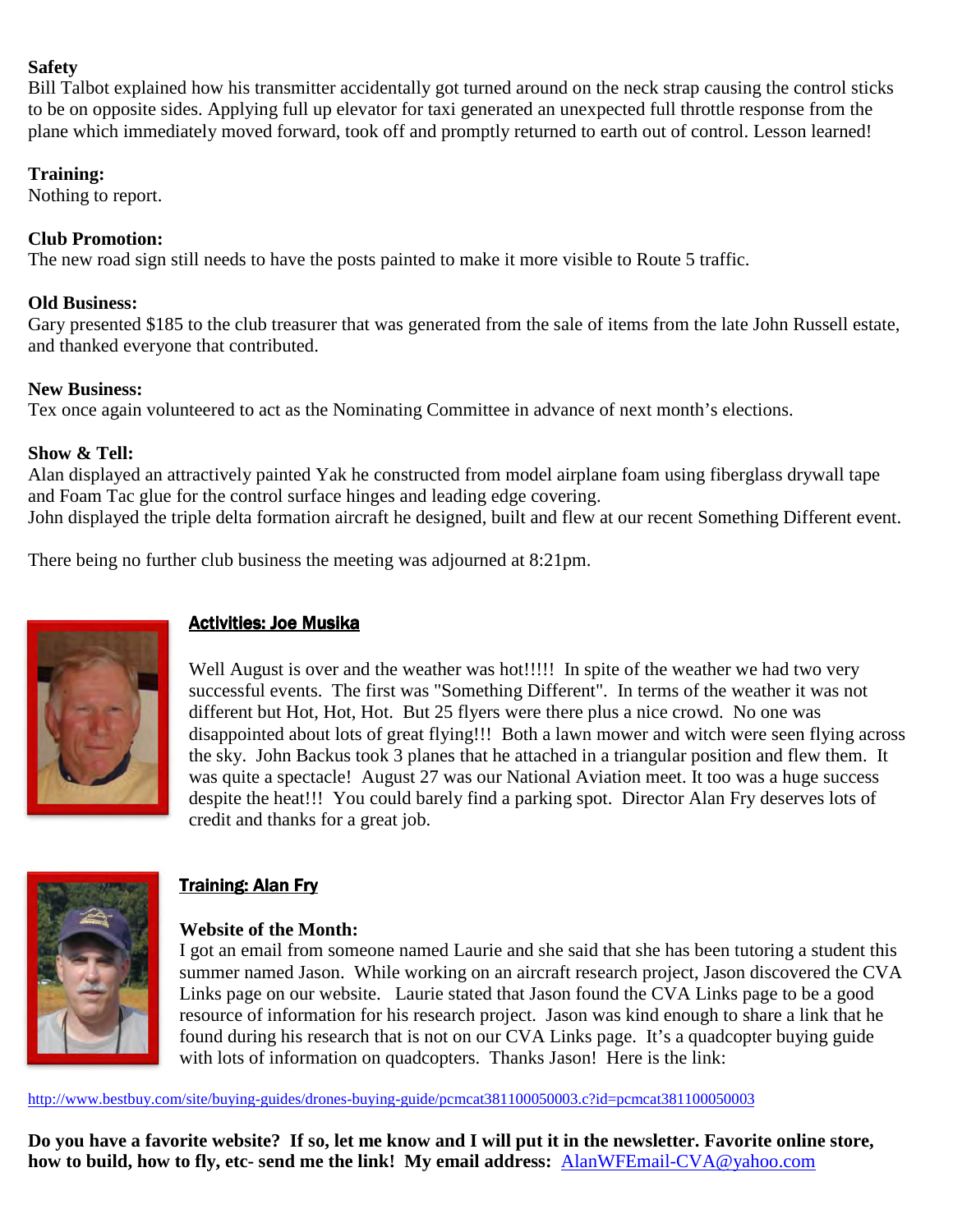# **Training Column**

The following is part 2 of a reprint from **CrashTestHobby.com** and is used with permission from Lee Aston of CrashTestHobby.com:

# **Ten Radio Control Mistakes to Avoid, Part 2**

**Many of the problems flyers have start with how they hold their transmitter.** Don't use your thumbs to fly your plane. **Pinch** the sticks of the transmitter on at least the side with the elevons or ailerons-elevator control. This gives you more than one point of reference as to where the stick is smooths out your flight and keeps you from accidentally over-controlling the plane.

**Don't move your sticks too far.** Most precision flyers move the sticks only about 1/2" from the center position unless they are doing stunts especially on takeoff and landings. The pilot needs to move the stick slowly and wait for the plane to react.

**Don't bump the sticks!!! It makes you look like a beginner and feel out of control.** When you bump instead of making a slow smooth motion your plane won't fly smooth and will feel out of control because you move the stick too far and too fast and the plane doesn't have time to react. This flight problem has nothing to do with the plane but is solely due to the way the pilot holds and manages his transmitter.

**A good launch needs to get the plane level, flying straight and with enough speed.** Our videos show many launches that look easy because we have done it thousands of times, but there is a touch to getting it right. We see many new flyers who spin the plane like a Frisbee and blame the crash on the plane. If one wing tip is moving faster than the other it will have more air over the wing so it will have more lift so the plane will roll towards the slower wing. The trick is to release the plane at the right moment when both wings are level and moving at the same speed in the right direction at the horizon. Don't launch too steep or the plane will stall right out of your hand.

**Prop torque makes a plane roll the opposite direction the prop is turning.** Smaller planes and planes with bigger motors and propellers will tend to roll faster to the left than they will to the right because of the rotational forces of the propeller. You will see planes tend to roll to the left down the runway as the motor accelerates because of the prop torque. Prop torque problems can occur on a hand launch when the plane is moving the slowest and the prop torque is at its peak. A harder faster launch will help to get the plane up to speed to help overcome prop torque on launch.

**There are several ways to launch a plane.** On some of the videos we launch from the center of the plane and then power up when the plane is out of your hand. One of the other things to notice is how fast you can get your hands back on the transmitter after your launch. Flyers often have already lost control before they have their hands on the sticks and are ready to fly. There is nothing wrong with getting an experienced flyer to launch for you so you can keep both of your hands on the transmitter.

Below are a couple of pictures I got from Howard showing his launch technique – He says "I add throttle to trim the weight in my hand to near nothing, then arc up and toward horizontal, until it flies out of my hand. Couldn't be less stress." There are also a couple of demo videos that show launching techniques.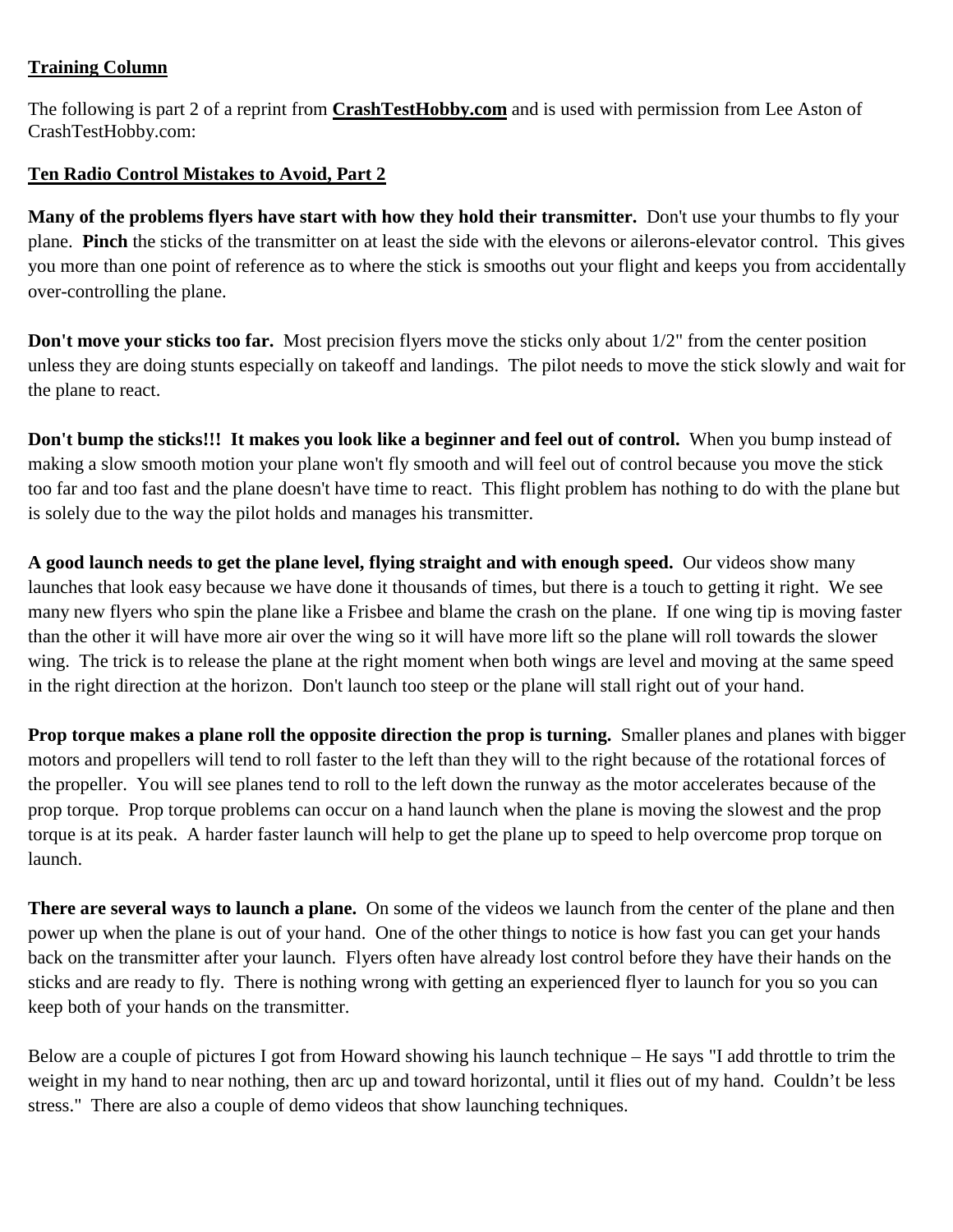

#### Demo videos of launching techniques:

https://youtu.be/Z24tTvkx0A8

#### https://youtu.be/WPDFF14at5A

#### **Here is a fun video of Steel launching a flying wing.**

Steel was 13 years old when this video was shot. He figured out how to throttle up without having his plane fly out of his hand until he was ready. There are a lot of ways to get a plane in the air. This method works for many flyers especially with larger hand launched airplanes as seen in the previous video too.

#### https://youtu.be/qGv08FtnhZU

**Motor thrust angle and torque** affects the direction and roll of a plane. When you adjust the throttle you may see that the plane pulls up or down. If this is the case, then either the motor thrust angle or the center of gravity needs to be adjusted. Flying wings have reflex, which means the elevons are set slightly upward to help the plane fly straight at half throttle. This little bit of up-trim may pull the nose of the plane up at higher speeds but is normal for all flying wings.

To correct the motor angle, fly the plane to a safe height for a test and trim the plane during a glide to fly flat and level. Give the plane some throttle and see if the plane pulls up or down. If the plane pulls up with increased throttle, you need to tip the motor down. (This is the same for motors in the front or back.)

You will notice the plane may fly level, but will start to roll when the throttle is changed. This is usually due to prop torque and will have to be accounted for by the pilot as he flies. There's not much to do mechanically to change it. Fliers will ask why their plane is rolling or turning better one way than the other. Because your prop is turning one direction the plane tends to turn easier the other direction.

If your plane rolls over as you loop, the center of gravity may be too far back, or you may have too much movement in one elevator, or a warped wing. If the plane stalls easily or you can't pull the nose up when gliding, you may not have enough power, your servos may be too small for your plane or you might have the center of gravity too far forward.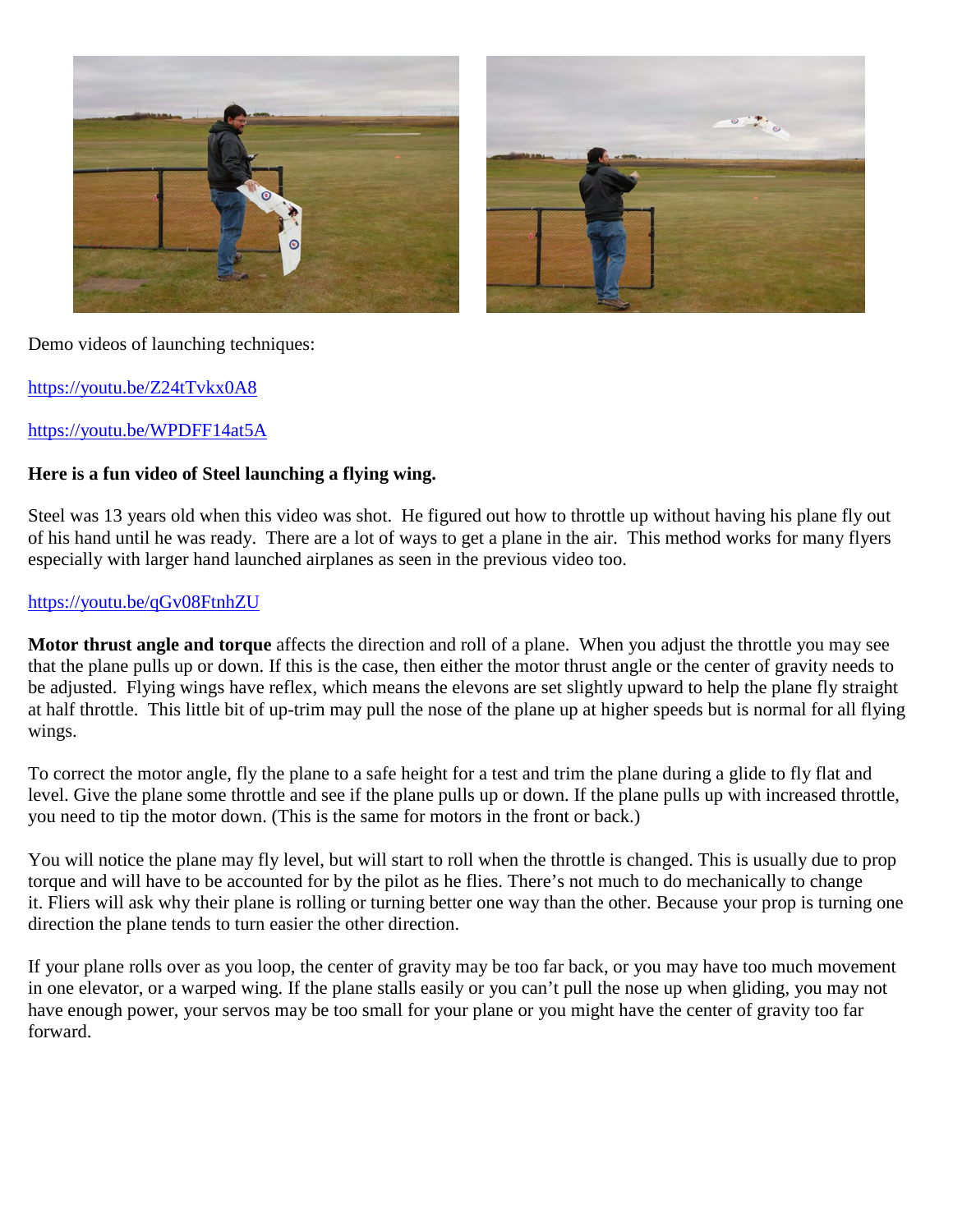**Trimming the Slow Flyers are a little different (Pelican, Albatross, Storm Chaser)** The slow flyers are designed to be launched with a harder toss at half throttle and then throttled up. This is to help them be amazing at self stabilization at any throttle setting. Self stabilizing occurs when the plane speed and the trim on the rudder and the angles of the wing and elevator pull the plane to a flat and level flight form any position if they have enough altitude. For example: The Pelican polyhedral wing trainer will pull down until it is up to speed if you launch at full throttle or throttle up from a slow glide too rapidly. This design will then stabilize itself in flight as it comes up to speed and can be trimmed with the elevator to keep their nose on the horizon at any throttle setting.

**You can decrease the amount of downward pull if you give a faster toss on the launch to help the plane get up to speed more quickly. You can permanently decrease the amount of pulling by tipping the motor up 3 to 5 degrees by putting two or three 3/16" washers under the bottom motor mount screw which makes it easier to launch, but then the plane is a little slower to self stabilize. The plane will still fly well once it is trimmed with the modified motor angle.** 

The Pelican has a shorter fuselage than the Albatross so it is more sensitive to the motor angle especially if it is over powered. The down pull on the Albatross and Storm Chaser is minimal due to their increased size.

Why does this happen? When the motor is angled down on the nose of the plane it pulls down more as it is throttled up. As motor speed increases so does the speed of the plane and the lift on the wing, so, the downward angle of the motor pulls down harder to compensate for the increased lift from more air moving over the wing.

When the motor is on a pod it still pulls down because the thrust of the motor is elevated above the rotation point of the wing giving the same effect. I prefer the pod on the slow flyers to protect the motor and prop. Once trimmed in it is hard to tell a difference in how the plane performs in the air other than at wide throttle the plane is a little slower to recover in a dive.

We angle the nose mounted motor to the right because it is below the wing to compensate for prop torque.. We angle the motor on the pod to the left since it is above the wing to compensate for prop torque. It seems odd I know but it works. We point the motor that is on the pod at the front left corner of the fuselage.

This is not unique to our planes. You will notice many planes that have the tail, wing and motor angles set to help trim of the planes. We chose to do it this way to simplify the build and increase the strength of the plane.

Part 3 will be in next month's training column.

See you at the field.

Alan Fry Training Coordinator